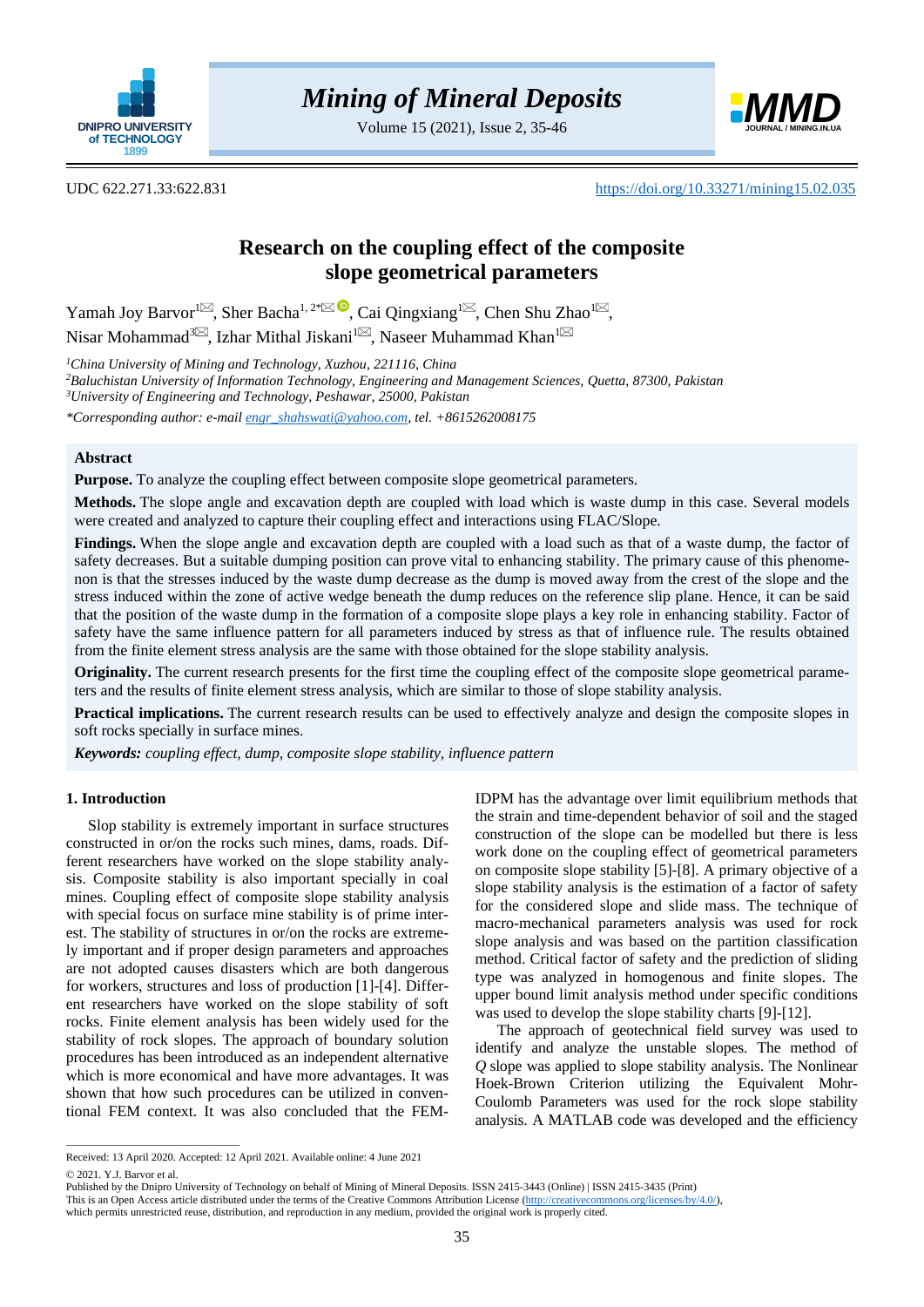and accuracy of that MATLAB code was tested by comparison with the exiting results of literature. It was concluded that factor of safety (FS) value showing a decreasing pattern with increasing slope height and angle [\[13\]](#page-10-6)[-\[16\].](#page-10-7) Strength reduction techniques have been implemented for the slope stability analysis. Stable angle and height for the dump was suggested [\[17\].](#page-10-8) The results couldn't address the composite slope stability.

Finite element analysis was used for slope stability analysis as compared to traditional equilibrium limit methods and established new standards in the field of geotechnical engineering. The approach of two-dimensional slope stability analysis by limit equilibrium combined with strength reduction techniques was used to study the slope stability. It was concluded that the strength reduction method (SRM) is mostly not sensitive to the dilation angle, soil moduli or the solution domain size and these parameters selection is not critical [\[18\]](#page-10-9)[-\[21\].](#page-10-10) However, composite slope stability and coupling effects between geometrical parameters were not being studied. Another approach of probabilistic systems methodology was applied for the stability of slopes and to analyze various factors affecting the stability of rock slopes [\[22\]](#page-10-11)[-\[25\].](#page-10-12)

The approach of analysis with integrated shear strength reduction algorithm was applied to ordinary slope stability analysis [\[26\].](#page-10-13) For ordinary rock slopes geometrical effects the criteria of three-dimensional strength-reduction finite element analysis was used [\[27\].](#page-10-14) Shear strength reduction technique of finite element was applied to the slope stability analysis [\[28\].](#page-10-15) It was attempted to study the slip surfaces stability [\[29\].](#page-10-16) The weathering effect on soft rock slopes was analyzed [\[30\].](#page-10-17) In another study it was investigated to correlate the effect of materials spatial variability on the soft rock slope stability [\[31\].](#page-10-18)

An extensive analysis of the literature reveals that composite slope stability is a complex process and therefore remained a hot topic for the researcher. It is also revealed from the literature that coupling effect of composite slope geometrical parameters have not been thoroughly studied. An institutional formulation for the factor of safety, appropriate for a composite slope analysis has been presented in this paper. The dump position, dump height, dump angle, slope angle and excavation depth are key factors that influences the stability of a composite slope. The basic influence rule caused by these geometrical parameters on the stability of composite slope has been highlighted; however, the impact and interaction among these parameters are investigated and put forwarded.

#### **2. Materials and methods**

The physical-mechanical parameters used in these models are from the surface mine site of the Datang surface coal mine located within the eastern part of Shengli coalfield, a project of Datang international power generation Co., LTD located in Xilingol league, Inner Mongolia autonomous region is used as a case study [\[1\].](#page-10-0) The slope angle and excavation depth are coupled with load which is waste dump in this case. Several models were created and analyzed to capture their coupling effect and interactions using FLAC/Slope.

The detailed methodology used in the current research work can be breakdown as under:

– coupling effect between surface mines geometrical parameters and stability of composite slopes;

– improvement in FS, excavation depth and slope angle coupling relationship;

– coupling effect between waste dump geometrical parameters on composite slope stability;

– improvement in FS due to dump height and dump angle coupling interaction;

– coupling effect between dump height and surface mines geometrical parameters;

– improvement in stability due to dumping height and surface mines coupling interactions;

– coupling effect of dump position and dump geometrical parameters on composite slope;

– improvement in stability due to dump height and dump geometrical parameter coupling interactions;

– coupling effect of dump position and surface mines geometrical parameters on composite;

– improvement in stability due to dump position and surface mines geometrical parameter coupling interactions.

#### **3. Results and discussion**

# **3.1. Coupling effect between surface mines geometrical parameters and stability of composite slopes**

The stability of near surface structure is governed by the rock intact structure, whereas, deeper excavations can be more affected by the intact rock and the pre-existing stresses. Failures may be costly in the extreme and have tragic personal consequences. Steep slopes are favourable to the economics of surface mines, while low slope angles favour stability. The trade-off between these two trends almost always results in some failures in large surface mines. This section focuses on the coupling relationship between a surface mines slope height and its angle. These two parameters are the major determinants of slope stability. However, when a waste dump is placed on the crest of a slope, the system becomes a composite slope rendering the mines height as the excavation depth. The surface mines slope reaches the waste dump slope bottom line by distance *d* and the composite slope direct functional relationship is difficult to accurately measure due to its multiple parameters. However, given the dump position  $d = 10$  m, dump height  $\Delta H = 20$  m, dump angle  $\theta = 33^{\circ}$ ,  $\psi_f$  and *H* are successively interchanged, the coupling effect of the excavation depth and slope angle can be obtained.

The excavation depth and factor of safety influence rule is established for different slopes angles as shown in Figure 1. The general trend obtained from the analysis results is such that the excavation depth has an inverse relationship to the factor of safety. Even though the overall results indicate a downward trend in the FS values, it can be seen that when the slope angle  $\psi_f = 20^\circ$ , higher FS is obtained than for  $\psi_f = 25^\circ$ ; similarly,  $\psi_f = 30^\circ$ , produces higher factor of safety than  $\psi_f = 35^\circ$ .

Therefore, lower slope angles produce higher FS values than slope with steeper angles. It can also be seen from Figure 5-1, that for each angle, the factor of safety FS converges at lower excavation depths and scatter outwardly as the excavation depth increases. This phenomenon is mostly due to influence of other geometrical parameters when the excavation depth is low. The results spread out at higher excavation depth because at greater depth the excavation depth becomes the controlling factor influencing stability. The analysis results shows that there exists a critical breaking point in the FS value due to variation in the excavation depth which serves as the vertex of a parabola curve which opens sideways.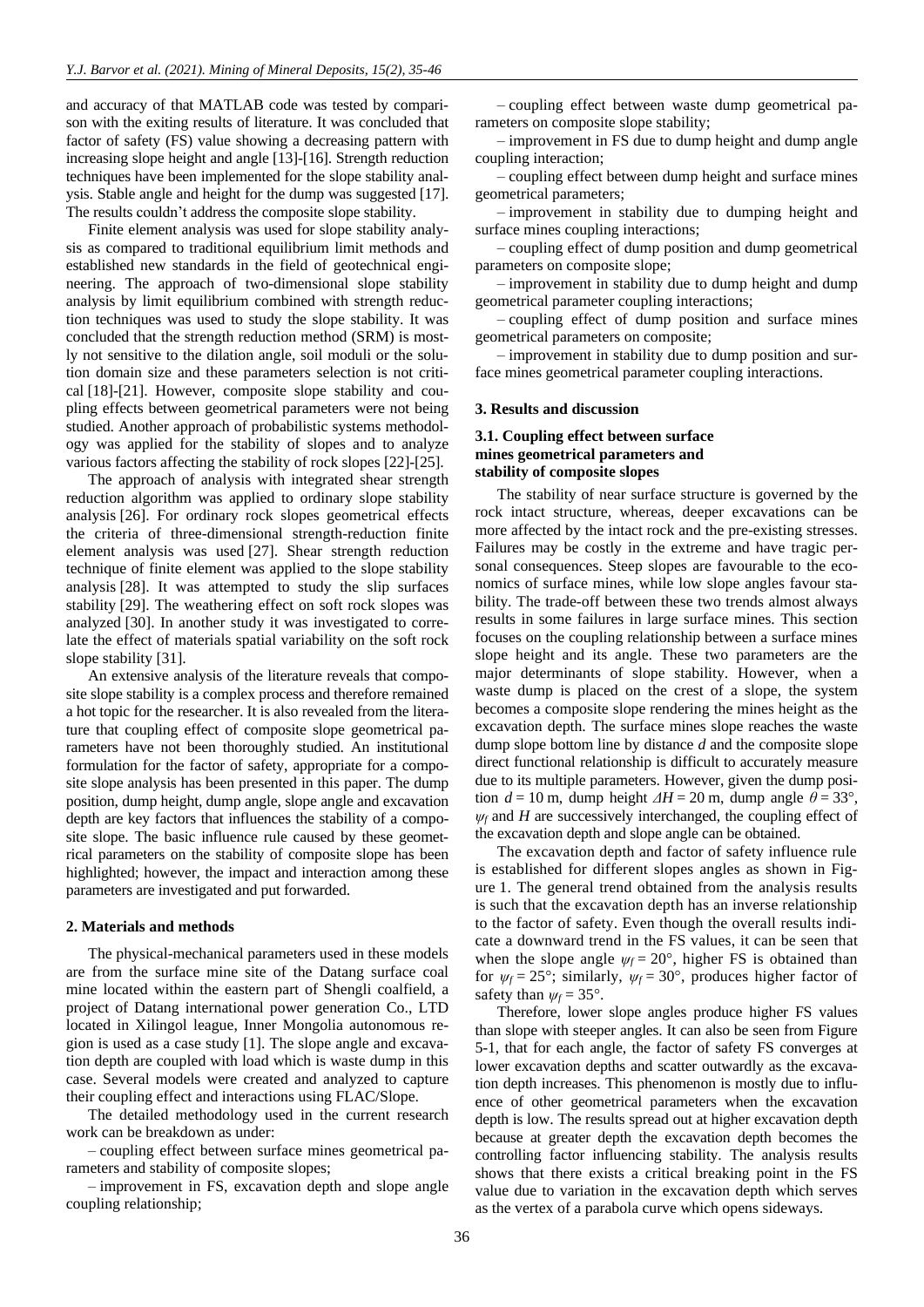

*Figure 1. Coupling rule for different excavation depth at different slopes angles*

For  $\psi_f = 20^\circ$  the critical breaking point related to the excavation depth is  $H = 75$  m and  $H = 125$  m for  $\psi_f = 25^\circ$ . As the slope angle increases these breaks within the trend of the FS values diminish forming a more perfect parabolic shape. Practically, this phenomenon occurs due to the change in critical parameter that control stability. Figure 2 shows the slope angles and factor of safety influence rule for different excavation depths. It can be seen from the group of curves that the FS values show a consistent decrease pattern when the slope angle increases for each excavation depth.



*Figure 2. Influence rule for different slopes angles at different excavation depth*

The general influence rule obtained is such that the slope angle is inversely proportional to the factor of safety; however, when the excavation depth  $H = 100$  m, higher FS values are obtained than for  $H = 125$  m. Similarly, when the excavation depth is further increased to  $H = 300$  m far lower FS value is obtained than the previous two cases  $(H = 100 \text{ m and})$  $H = 125$  m). Therefore, higher excavation depth produces lower FS values and lower excavation depth produces higher FS values. Hence, these parameters have functional relationship that when understood can greatly improve stability and the economic profitability within any given surface mine.

# **3.2. Improvement in FS, excavation depth and slope angle coupling relationship**

The factor of safety of a composite slope decreases when the excavation depth and slope angle are jointly increased. However, it is obtained that by considering the coupling interaction amongst these parameters can greatly improve the factor of safety. Figure 3 illustrates a 3D Data plot of the excavation depth, and slope angle as contour outlines in 2D space.



*Figure 3. 3D Data plot of excavation depth, and slope angle as contour outlines in 2D space*

In Figure 3, the vertical axis represents the excavation depth while the x-axis represents the slope angle. Moving along the vertical axis from the point of origin (20, 0), the factor of safety decreases with increase in excavation depth while if moving on the x-axis from the point of origin the factor of safety also decreases with increase in slope angle. However, considering an abscissa and ordinate value within the 2D space a conclusion can be drawn that how the FS behaves when these two parameters are coupled.

Firstly, when  $H = 100$  m and  $\psi_f = 20^\circ$  the obtained factor of safety  $FS = 1.26$ , however when both parameters are increased simultaneously such that  $H = 500$  m and  $\psi_f = 40^\circ$ , the obtained  $FS = 0.54$ , thus it can be seen that the coupling of low excavation depth with low slope angle produces higher factor of safety than higher excavation depth and steep slope angles. Secondly, when  $H = 500$  m and  $\psi_f = 20^\circ$ , FS = 1.08. Nevertheless, when the slope angle increases from  $\psi_f = 20^\circ$  to  $\psi_f = 40^\circ$ , the factor of safety decreases to FS = 0.54. Similarly, if the slope angle is maintained at  $\psi_f = 40^\circ$  and the excavation depth is reduced to  $H = 100$  m the resulting factor of safety is improved from  $FS = 0.54$  to  $FS = 0.72$ . Hence, it can be seen, that in order to enhance stability and increase the factor of safety an inverse parametric technique must be employed in order to select the suitable surface mines parameters.

A rule of thumb can be drawn from the assertion made above in order to improve stability within any given surface mine. It means that deep excavation should be created with lower slope angles and steep slope angles with shallower excavation depth. By understanding the influence and changes in the FS values due to the interaction between the surface mines key geometrical parameters can help engineers and managers in making sound decision regarding parametric selection.

### **3.3. Coupling effect between waste dump geometrical parameters on composite slope stability**

Surface mining operations involve the removal of huge quantities of overburden, dumping and backfilling. Substantial increase in the rate of accumulation of waste materials in recent years has resulted in greater height of dumps in order to minimize ground cover area and consequently, this has given rise to the danger of dump failures, gully erosion and various associated environmental problems. Inorder to deduce the coupling relationship between the dumping height and the dump angle in a composite slope system several numerical models were analyzed using FLAC/Slope and a finite difference method. According to [\[1\],](#page-10-0) the composite slope angle relates the different geometrical parameters.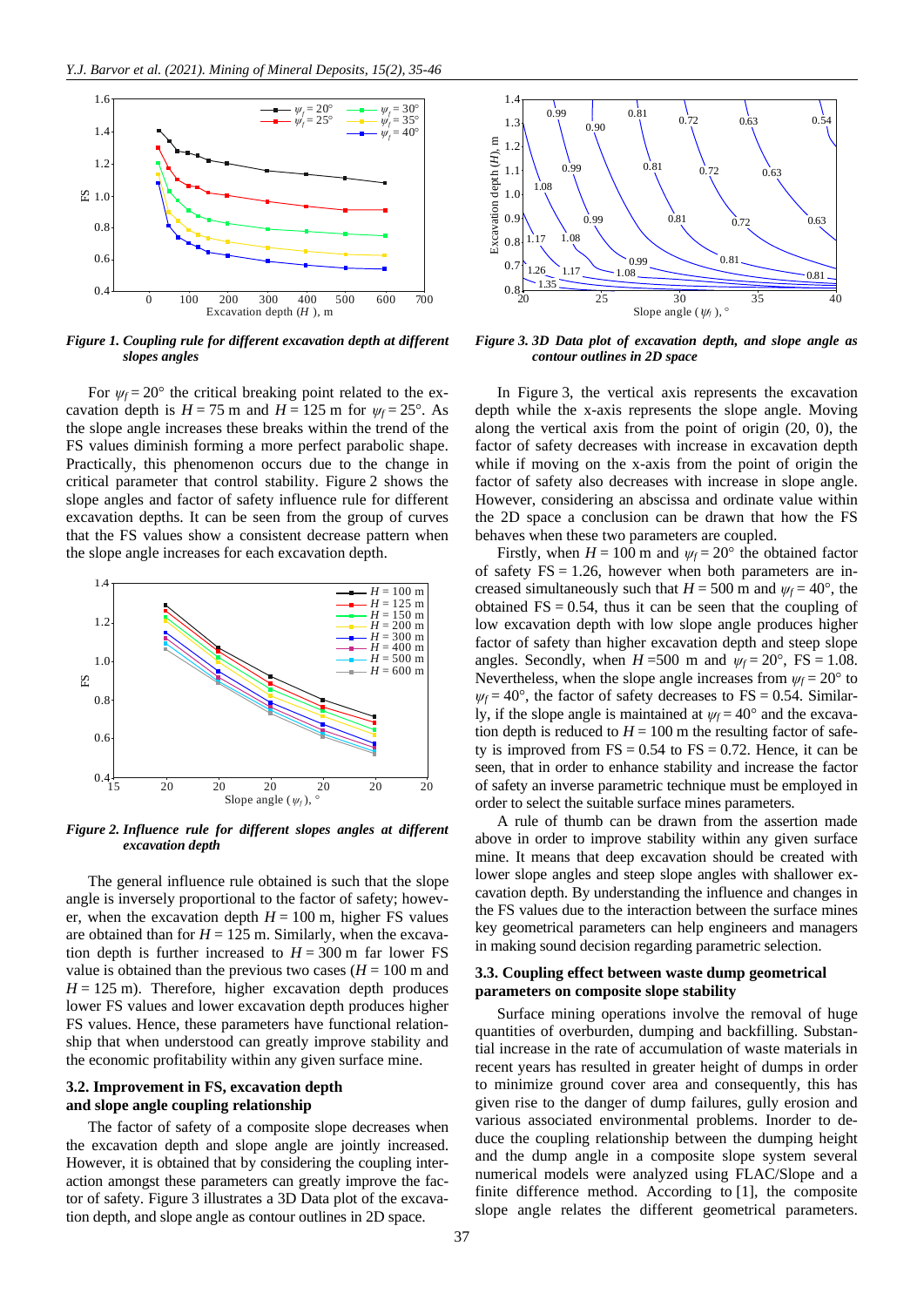Given the dump position  $d = 50$  m slope angle  $\psi_f = 30^\circ$  and excavation depth  $H = 125$  m and the dump angle  $\theta$  and dump height *∆H* are successively changed, their coupling interaction and influence on the factor of safety can be established. Figure 4 shows the analysis results for different dump height and FS values at varying dump angles and it can be seen that, when the dump angle  $\theta = 20^{\circ}$  a higher FS value is obtained than for  $\theta = 25^{\circ}$ . Similarly, when  $\theta = 30^{\circ}$  the numerical simulation produces higher factor of safety than for  $\theta = 33^{\circ}$ .



*Figure 4. Influence rule for different dumping angles at different dumping height*

Therefore, lower dump angles produce higher FS values than dump with steeper angles. The general pattern of the dump height, when coupled with the dump angle shows a decrease in relationship with the factor of safety; When the dump angle  $\theta = 20^{\circ}$  and  $\theta = 30^{\circ}$ , the critical break point in the FS value falls at  $\Delta H = 30$  m, while for  $\theta = 30^{\circ}$  the number of break points increases. However, when  $\theta = 33^{\circ}$ , the break point is at  $\Delta H = 40$  m and the variation pattern changes to a near straight diagonal line which indicates that a control transition between the dump heights and the dump angle is gradually occurring.

The reason for the changes in the curve is such that the magnitude of the dump angle increases with the increase in the dump angle, hence the influence of the dump increases. Another critical aspect when the dump height and dump angle is coupled is such that the maximum dump height is a function of the dump angle. Considering factors such as the number of benches, the maximum height that the dump with angle  $\theta$  = 20° within this study could be constructed was  $\Delta H = 40$  m. Thus, any increment in the dump height would have resulted in the crest of the dump turning into a cone shape.

Figure 5 shows the combined FS and influence rule for different dump angles as the dump height is interchanged. It can be seen from the group of curves that the FS values decrease for each dump height. The overall results indicate a decrease in the FS values however it can be seen that when the dump height *∆H* = 10 m higher FS values are obtained than for *∆H* = 20 m. Similarly, when the dump height is further increased to  $\Delta H = 30$  m far lower FS values are obtained from the numerical analysis than the previous two cases ( $\Delta H = 10$  m and  $H = 20$  m). Therefore, higher dump heights produce lower FS values and lower dump height produces higher FS value.

It is also seen from the results, that when  $\Delta H = 10$  m, the factor of safety shows a gradual decline from  $\theta = 20^{\circ}$  to  $\theta$  = 30° and falls at  $\theta$  = 30°, this indicates that for  $\theta$  > 30° the influence of the dump height vanishes and the dump angle becomes the factor controlling the stability of the slope.



*Figure 5. Factor of safety for different dumping height and dumping angles*

However, as the dump height increases from  $\Delta H = 10$  m to *∆H* = 20 m the FS shows an accelerated decline between  $\theta$  = 20° and  $\theta$  = 30° before falling at  $\theta$  = 30° and the reason is obvious. This indicates that the magnitude of the dump on the stability of the composite slope increases with increase in dump height. Furthermore, as the dump height increases to  $\Delta H = 30$  m the factor of safety depicts a fall at  $\theta = 25^{\circ}$  and a continuous decline forming a near straight diagonal line. Similarly, the phenomenon becomes visible for  $\Delta H = 40$  m, an accelerated decline occurs in the factor of safety and falls at  $\theta$  = 30° at the line which becomes straighter than in previous cases. The analysis results has shown that the dump height and angle are two parameters with functional relationship.

#### **3.4. Improvement in FS due to dump height and dump angle coupling interaction**

The factor of safety decreases with increase in both the dump height and dump angle. However, by considering the coupling interaction between the two parameters in a composite slope system can enhance stability. Figure 6 illustrates a 3D data plot of the dump angle, and dump height as contour outlines in 2D space.



*Figure 6. 3D Data plot of dumping height, and angle as contour outlines in 2D space*

In Figure 6, the vertical axis represents the dump height while the x-axis shows the dump angle. Moving along the vertical axis from the point of origin (20, 0), the factor of safety decreases with increase in dump height while it decreases along the x-axis with increase in dump angle. Let's consider an abscissa and an ordinate value within the 2D space in order to draw a conclusion on how the FS behaves when these two parameters are coupled.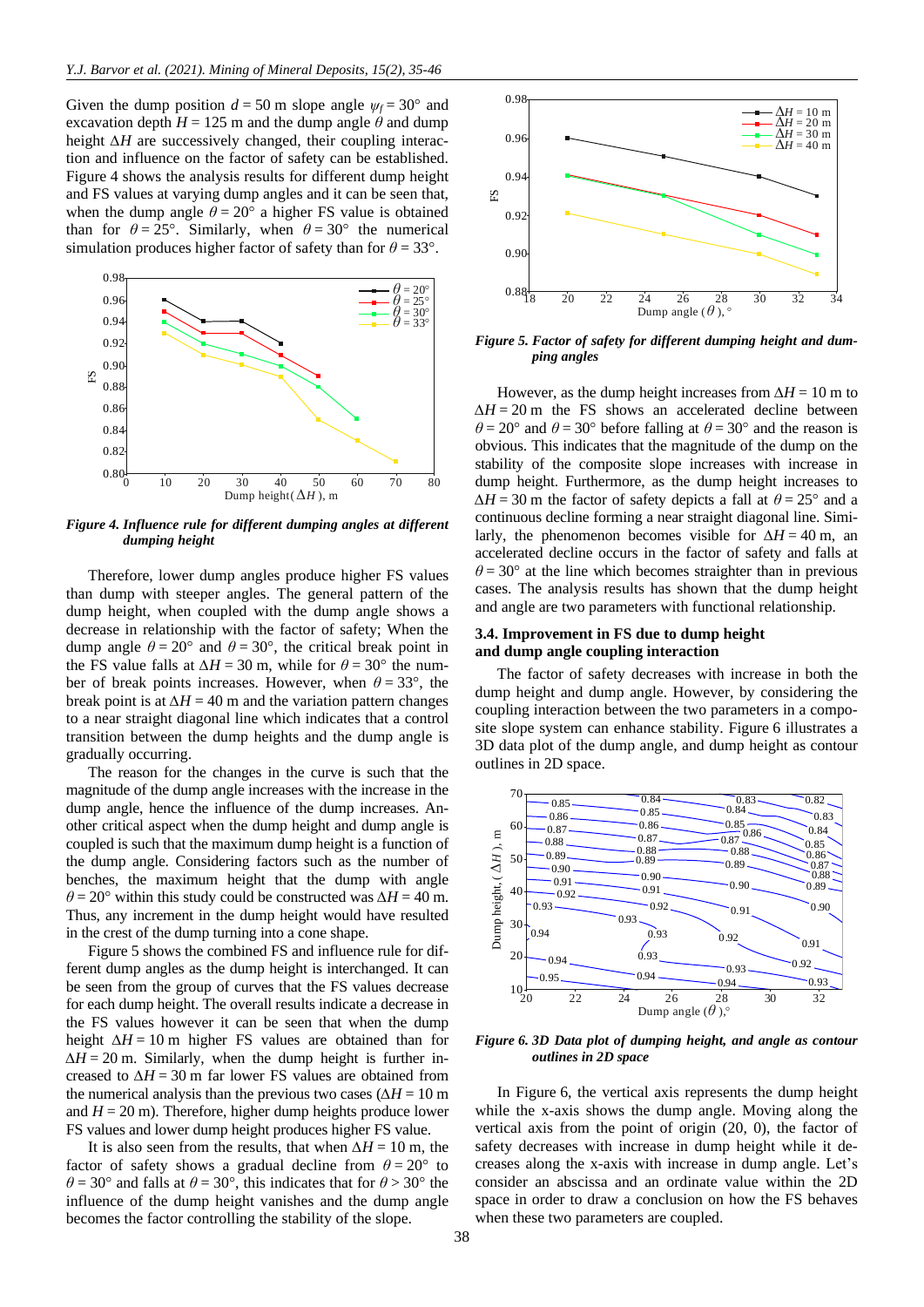Firstly, when  $\Delta H = 20$  m and moving along the x-axis where  $\theta = 20^{\circ}$  the obtained factor of safety FS = 0.92, however when both parameters are increased simultaneously such that  $\Delta H = 40$  m and  $\theta = 33^{\circ}$  the obtained factor of safety is  $FS = 0.85$ , thus it can be seen that the coupling of low dump heights with shallower dump angles, produces higher factor of safety than higher dump height and steep dump angles. Secondly, when  $\Delta H = 40$  m and  $\theta = 20^{\circ}$  the factor of safety  $FS = 0.88$ , nevertheless when the dump angle increases from  $\theta = 20^{\circ}$  to  $\theta = 33^{\circ}$ , the factor of safety decreases to  $FS = 0.85$ . Similarly, if the dump angle is maintained at  $\theta$  = 33° and the dump height is reduced to  $\Delta H$  = 20 m the resulting factor of safety is improved from FS = 0.85 to  $FS = 0.91$ . It can be seen from the results that in order to enhance stability and increase the factor of safety when the dump height and dump angle are the determinant factors influencing stability in a composite slope system an inverse parametric technique must be employed in order to select suitable dump parameters. Therefore, it can be concluded that the two key geometrical parameters of a waste dump are important factors influencing the stability of a composite slope and that the coupling interactions between these parameters can improve the factor of safety significantly.

# **3.5. Coupling effect between dump height and surface mines geometrical parameters**

This section seeks to evaluate and understand the coupling relationship between the dump geometrical parameters to that of the foundation slope. In order to deduce the coupling relationship between the dumping height and the slope geometrical parameters (slope angle and excavation depth) several numerical models were analyzed using the finite difference method employed in FLAC/Slope. As discussed in section 3.4, the composite slope angle relates the different geometrical parameters within the system. Given the dump position  $d = 10$  m, dump angle  $\theta = 33^{\circ}$  and the excavation depth *H*, slope angle and the dump height *∆H* are successively interchanged and their influence on stability can be obtained along with their coupling interaction on the factor of safety.

The influence rule for the key geometrical parameters of a given surface mine and the factor of safety is established for different dumping heights. The numerical analysis results shows that the slope parameters in the formation of a composite slope have an inverse relationship to the factor of safety. The factor of safety decreases with increase in both excavation depth and slope angle. Figure 7a, b shows the analysis results for different composite slope model analyse at different surface mines parameters and dumping heights. From Figure 7a, when the dump height *∆H* = 20 m a higher FS values are obtained than for  $\Delta H = 30$  m. However, when  $\Delta H = 40$  m, the numerical simulation produces higher factor of safety than for *∆H* > 40 m. Figure 7b depicts similar trend in the FS value even when the dump height is coupled with the slope angle. Therefore, lower dump heights produce higher FS values than dump with higher heights in a composite slope system.

Even though an inverse relationship is established when the dump height is coupled with the excavation depth and slope angle, the influence rule between these parameters are significantly different (Fig. 7a, b). According to the theory of vertical stresses in a rock mass, the induced stresses reduces in magnitude with depth, however the stress induced will reach a maximum value that is equivalent to the surcharge load.



*Figure 7. Factor of safety for different excavation depth and slope angle at varying dumping heights*

When this happens the competition for control occurs within the rock mass as the stresses induced by the magnitude of the surcharge is resisted by the pre-existing stresses within the excavation. This phenomenon can actually be seen in Figure 7a, where there exists a break point in each curve. Furthermore, when the equivalent surcharge due to the dumping height is excessive further deformation occur within the system due to the loading height but if the opposite occurs then the FS will tend to rise to the original FS value when the slope has no surcharge and takes a decrease pattern if the excavation depth are to be increase.

It can also be seen from Figure 7a, b that the FS converge at a constant value when the dumping height is coupled with the slope geometrical parameters. Figure 8a, b shows the dump height influence rule for different excavation depths and slope angles. The general influence pattern obtained from the analysis is such that the dump height is inversely proportional to the factor of safety. From Figure 8a, it can be seen that when the excavation depth  $H = 25$  m higher FS values are obtained than for  $H = 50$  m and when the excavation depth is further increased to  $H = 75$  m much lower FS values are obtained from the numerical analysis than in the previous two cases ( $H = 25$  m and  $H = 50$  m).

Therefore, greater excavation depths produces lower FS values and lower excavation depths produces higher FS value. Similarly, Figure 8b shows that when the slope angle  $\psi_f = 20^\circ$  higher FS values are obtained than for  $\psi_f = 25^\circ$  and when the slope angle is further increased to  $\psi_f = 30^\circ$  much lower FS values are obtained from the numerical analysis than when  $\psi_f = 20^\circ$  and  $\psi_f = 25^\circ$  respectively.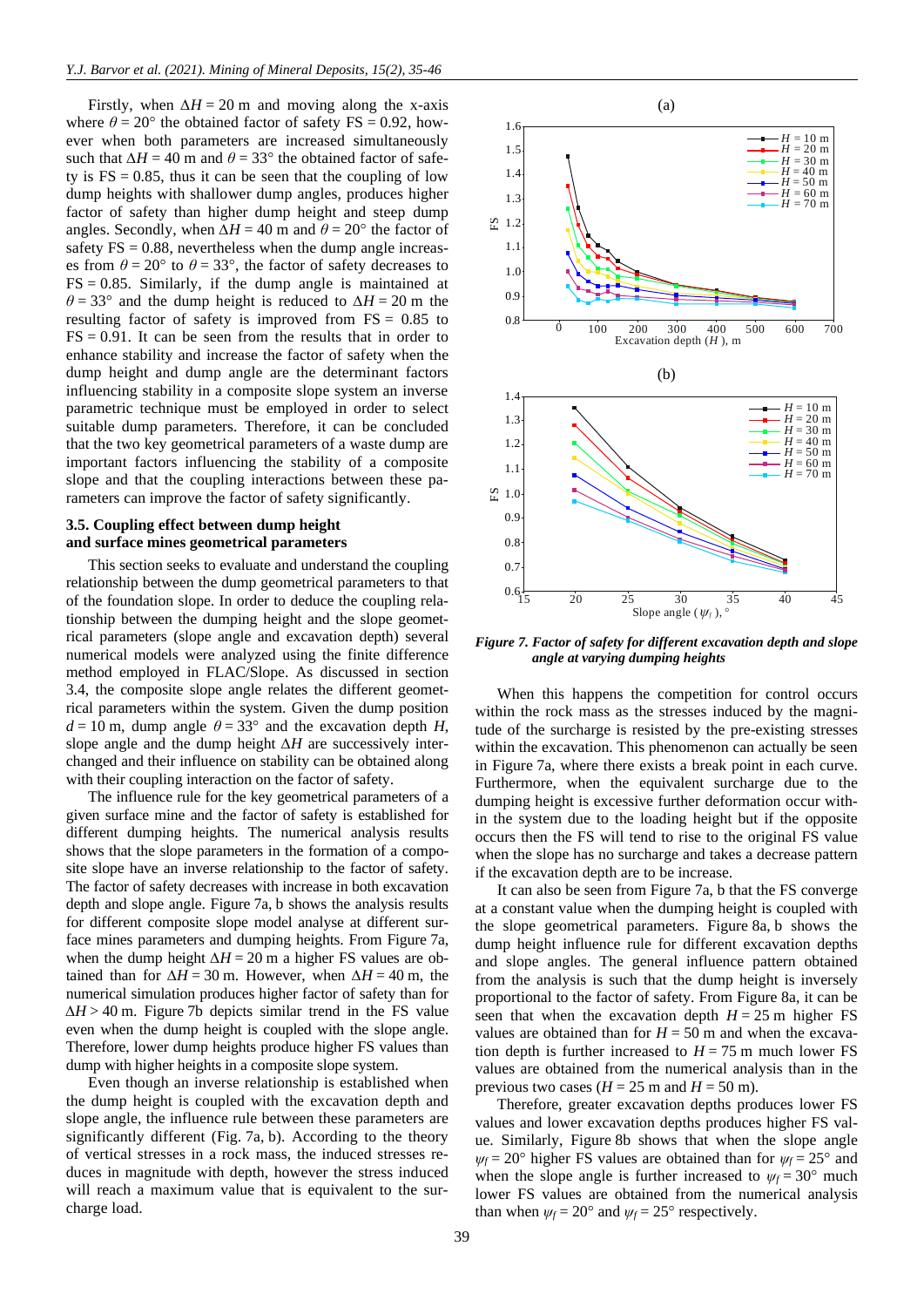

*Figure 8. Factor of safety for different dumping height at varying excavation depth and slope angle*

Therefore, steeper slope angle produces lower FS values and lower angles produce higher FS value. As discussed earlier, Figure 8a shows that the FS value converges to a single value when  $\Delta H = 70$  m indicates an influential break point where the dump height has a significant influence on the factor of safety.

# **3.6. Improvement in stability due to dumping height and surface mines coupling interactions**

By understanding the influence and changes in the FS values due to the interaction between the dumping height and the surface mines key geometrical parameters, engineers and managers can make sound decision regarding parametric selections that govern stability.

Figure 9a, b illustrates a 3D data plot of the dump height, and surface mines geometrical parameters as contour outlines in 2D space. In Figure 9a, the vertical axis represents the dump height while the x-axis shows the excavation depth. As moving along the vertical axis from the point of origin (20, 10), the factor of safety decreases with increase in dump height while it decreases along the x-axis with increase in excavation depth.

Similarly, it is seen from Figure 9b, moving along the vertical axis from the point of origin (20, 10), the factor of safety decreases with increase in dump height and decreases along the x-axis with increase in slope angle. However, let's consider an abscissa and ordinate values within the 2D space in order to draw a conclusion on how the FS behaves when the dumping height is coupled with the excavation depth.



*Figure 9. 3D data plot of dumping height, and excavation depth as contour outlines in 2D space*

Firstly, from Figure 9a, when *∆H* = 20 m and moving along the x-axis were  $H = 100$  m the obtained factor of safety  $FS = 1.08$ , however when both parameters are increased simultaneously such that  $\Delta H = 60$  m and  $H = 150$  m the obtained factor of safety is  $FS = 0.93$ , thus it can be seen that the coupling of low dump heights with lower excavation depth, produces higher factor of safety than higher dump height and higher excavation depth. Secondly, when *∆H* = 50 m and *H* = 150 m the factor of safety FS = 0.96, nevertheless when the excavation depth decreases from  $H = 100$  m to  $H = 60$  m, the factor of safety increase to  $FS = 1.02$ . Similarly, if the excavation depth is maintained at a constant depth of  $H = 60$  m and dump height is increased to  $\Delta H = 60$  m the resulting factor of safety decreases from  $FS = 1.02$  to  $FS = 0.96$ .

Hence, it can be seen from the results that in order to enhance stability and increase the factor of safety when the dump height and dump angle are the determinant factors influencing stability in a composite slope system an inverse parametric technique must be employed in order to select suitable dump height and excavation depth.

A similar descriptive analysis can be done from Figure 9b, to draw a conclusion on how the FS behaves when the dumping height is coupled with the slope angle. It can be seen from the Figure 9b that at a constant excavation depth, a lower slope angle and lower dump height will produce a higher factor safety than a composite slope with a high dump heights and steep slope angles. The results also shows that a high dump heights coupled with shallower slope angles will produce comparatively better factor of safety than upper limits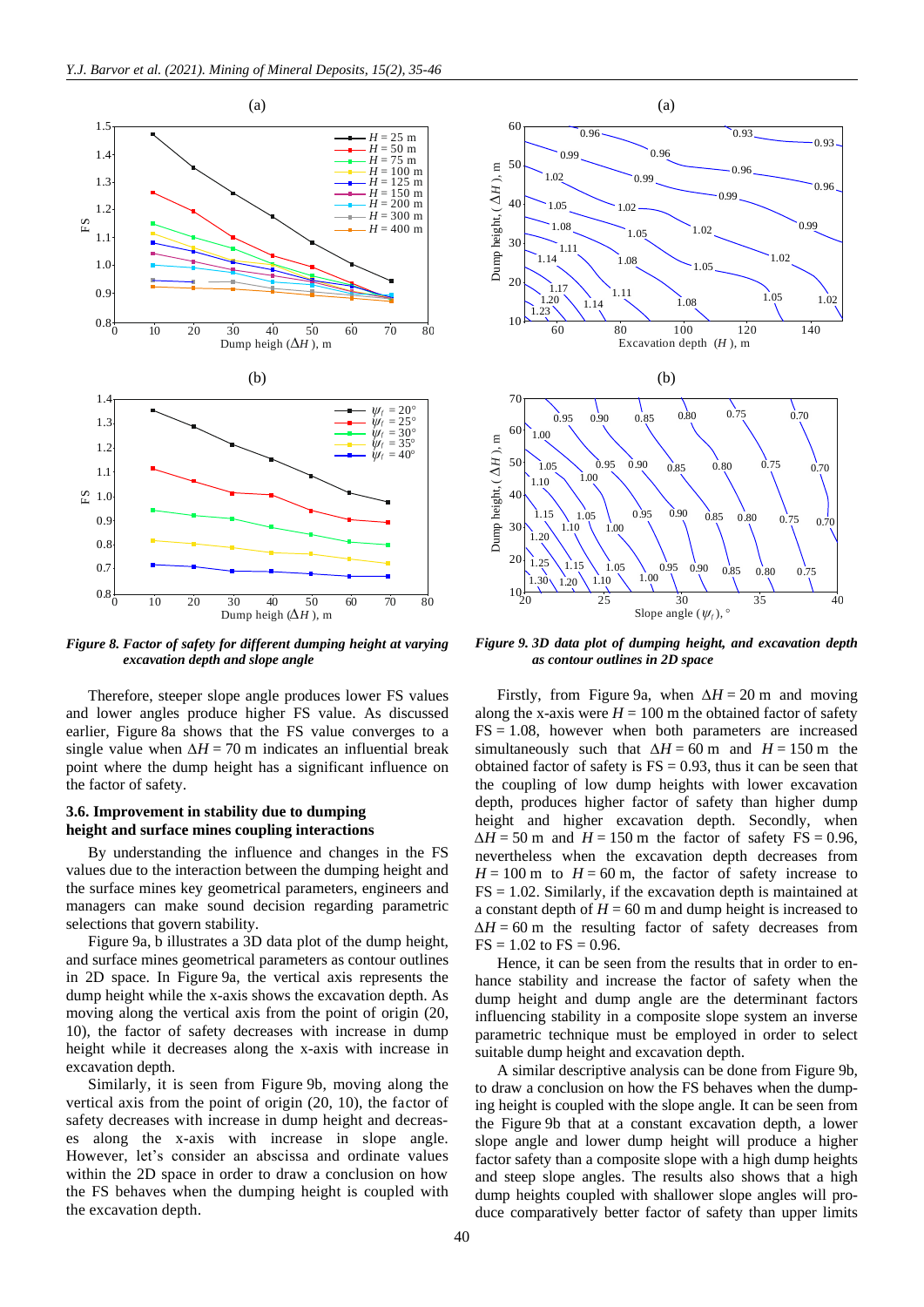between the both parameters. Finally, it can be concluded that by understanding the coupling interactions between the upper and lower limits of the surface mines geometrical parameters and the dumping heights can improve the factor of safety significantly; thus, the stability of the system.

# **3.7. Coupling effect of dump position and dump geometrical parameters on composite slope**

This section seeks to understand the coupling relationship between the dump geometrical parameters and the dump position in a composite slope system by using FLAC/Slope, a finite difference method. According to [\[1\],](#page-10-0) the composite slope angle relates the different geometrical parameters. Given the slope angle  $\psi_f = 20^\circ$  and excavation depth  $H = 100$  m and the dump position *d*, dump angle *θ* and dump height *∆H* are successively changed, their coupling interaction and influence on the factor of safety can be established. The influence rule for the key geometrical parameters of a waste dump and the factor of safety is established for different dump position. Figure 10a, b shows the analysis result for different dump geometrical parameters and varying dump position, while Figure 11a, b shows the analysis result for different dump position and varying dump angles and dumping height.



*Figure 10. Factor of safety for different dumping height and dump angle at varying dump position*

From Figure 10a, b it can be seen that the dump key geometrical parameters in a composite slope system have an inverse relationship to the factor of safety. It means the factor of safety decreases with increase in both the dump height and dump angle. However, it can be seen from Figure 11a, b, that the dump position has a direct relationship with the factor of safety.



*Figure 11. Factor of safety for different dump position at varying excavation depth and slope angle*

From Figure 10a, it is seen that when the dump position  $d = 100$  m lower FS values are obtained than for  $d = 150$  m. However, when  $d = 200$  m, the numerical simulation produces higher factor of safety than for *d* < 200 m. Figure 10b depicts similar trend in the FS value when the dump position is coupled with the dump angle. Therefore, lower dump position produces lower FS value than dump with great distances away from the crest of a surface mines in a composite slope system.

From Figure 12a, it is seen that when the dump height *∆H* = 20 m higher FS values are obtained than for *∆H* = 30 m. However, when  $\Delta H = 50$  m, the result shows lower factor of safety than for *∆H* < 50 m. Figure 11b depicts similar trend in the FS value when the dump position is coupled with the dump angle. Therefore, lower dump height and dump angle produces higher FS than dump with steep angle and high dump height within a composite slope system. According to the theory of vertical stresses in a rock mass, the application of a surcharge induces additional stresses within a rock mass and if the magnitude of the surcharge is excessive deformation of the rock mass will occur.

Hence, it is expected that the increase in the dumping height and dump angle will induce additional stress thereby resulting in the reduction of the factor of safety as seen in Figure 10a, b. Similarly, according to the theory of vertical stresses in a rock mass, the induced stress due to a surcharge reduces in magnitude away from the point of application. Hence, in a composite slope system, it is expected that the factor of safety will increase as the load is moved away from the crest of the slope as that shown in Figure 11a, b. Furthermore, the results shown in Figure 11a shows a direct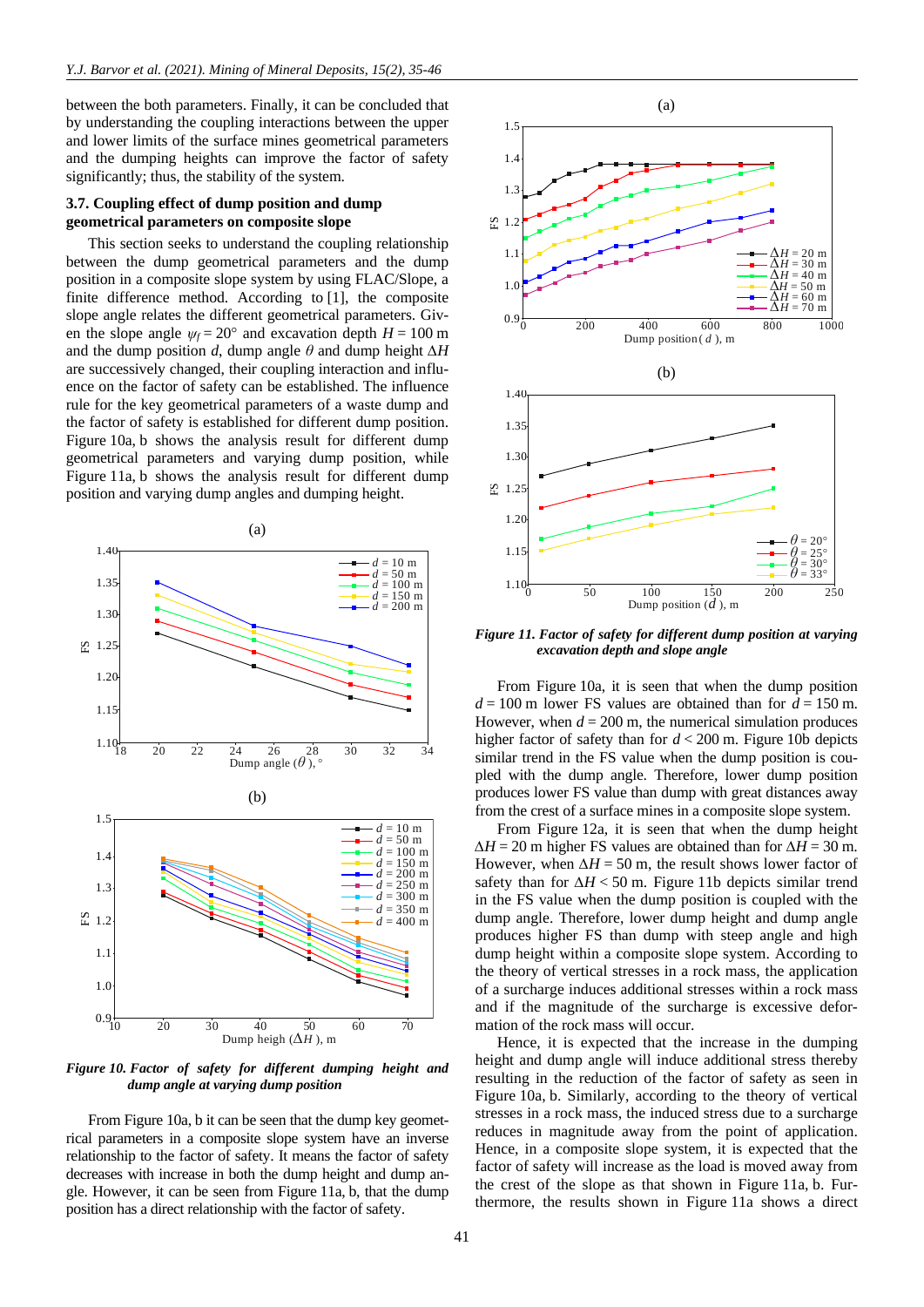relationship between the dump position and FS when coupled with the dump height, however the influence rule between these parameters are significantly different.

From Figure 11a, it can be seen that when *∆H* = 20 m the maximum safe distance is  $d = 250$  m. From this position the factor of safety remains constant for  $d \ge 250$  m and the magnitude of the dump with  $\Delta H = 20$  m has no influence on the stability of the system. However, when the equivalent surcharge due to the dumping height is increased from  $\Delta H = 20$  m to  $\Delta H = 30$  m the maximum safe distance is  $d = 450$  m and from this position the factor of safety remains constant for  $d \ge 450$  m. For dump height  $\Delta H \ge 40$  m, the influence rule shows constant increase in the value of the factor of safety indicating that the magnitude of dumping height yet influences the stability of the system. Hence, it can be said that the influence of the dump position is a function of the loading condition.

# **3.8. Improvement in stability due to dump height and dump geometrical parameter coupling interactions**

By understanding the influence and changes in the FS values due to the interaction between the dump position and the dump key geometrical parameters, the stability of a composite slope can be enhanced greatly. Figure 12(a-b) illustrates a 3D data plot of the dump position, and dump key geometrical parameters as contour outlines in 2D space. In Fig 12a, the vertical axis represents the dump position while the x-axis shows the dumping height. Moving along the vertical axis from the point of origin (20, 0), the factor of safety increases with increase in dump position while it decreases along the x-axis with increase in dumping height. Similarly, it is seen from Figure 12b, moving along the vertical axis from the point of origin (20, 0), the factor of safety increases with increase in dump position and decreases along the x-axis with increase in dump angle.

By considering an abscissa and ordinate values within the 2D space a conclusion can be drawn that how the FS behaves when the dumping height is coupled with the dump position. From Figure 12a, when  $d = 10$  m and one moving along the x-axis were  $\Delta H = 20$  m the obtained factor of safety  $FS = 1.33$ ; however, when the dump position is increased to  $d = 150$  m the factor of safety increases to  $FS = 1.37$ . If the dump position has to be maintained at  $d = 10$  m and moving along the x-axis such that  $\Delta H = 40$  m, the obtained factor of safety is  $FS = 1.28$ , thus it can be seen that the coupling of low dump heights with lower dump position, produces higher factor of safety than higher dump height and lower dump positions. Secondly, when *∆H* = 40 m and *d* = 10 m the factor of safety  $FS = 1.28$ , nevertheless when the dump position is increased from  $d = 10$  m to  $d = 200$  m, the factor of safety increases to  $FS = 1.35$ , indicating that the coupling of high dump height with high dump position significantly increases the factor of safety.

Furthermore, a conclusion can be drawn that how the FS behaves when the dump angle is coupled with the dump position by analyzing Figure 13b. From Figure 12b, when  $d = 10$  m and moving along the x-axis where  $\theta = 20^{\circ}$  the obtained factor of safety  $FS = 1.28$ ; however, when the dump position is increased to  $d = 150$  m the factor of safety increases to  $FS = 1.33$ . If the dump position has to be maintained at  $d = 10$  m and moving along the x-axis such that  $\theta = 33^{\circ}$ , the obtained factor of safety is  $FS = 1.16$ , thus the coupling of low dump angles with lower dump position, produces higher factor of safety than steeper dump angles and lower dump positions.



*Figure 12. 3D Data plot of dump position, and dump key geometrical parameters as contour outlines in 2D space* 

Secondly, when  $\theta = 33^{\circ}$  and  $d = 10$  m the factor of safety  $FS = 1.16$ , nevertheless when the dump position is increased from  $d = 10$  m to  $d = 200$  m, the factor of safety increases to  $FS = 1.22$ , indicating that the coupling of steep dump angles with high dump position can improve the factor of safety significantly. Hence, it can be seen from the results that in order to enhance stability and increase the factor of safety when the dump key geometrical parameters are the determinant factors influencing stability in a composite slope system the position of the dump within the system plays a critical role.

# **3.9. Coupling effect of dump position and surface mines geometrical parameters on composite slope**

An exposed ground surface that stands at an angle with the horizontal is called an unrestrained slope. When an excavation is created such as that of a surface mine, the pre-existing stress state within the ground can dramatically change. This is because rocks which previously contain stresses are removed and the load has to be taken up elsewhere and displacement occurs because stressed rock has been removed, allowing the remaining rock to move due to unloading.

This section seeks to understand the coupling relationship between the surface mines geometrical parameters and the dump position in a composite slope system by using FLAC/Slope, a finite difference method. According to [\[1\],](#page-10-0) the composite slope angle relates the different geometrical parameters. Given the dump angle  $\theta = 20^{\circ}$ , and dump height  $\Delta H = 40$  m and the dump position *d*, slope angle  $\psi_f$  and excavation depth *H* are successively changed, their coupling interaction and influence on the factor of safety can be established.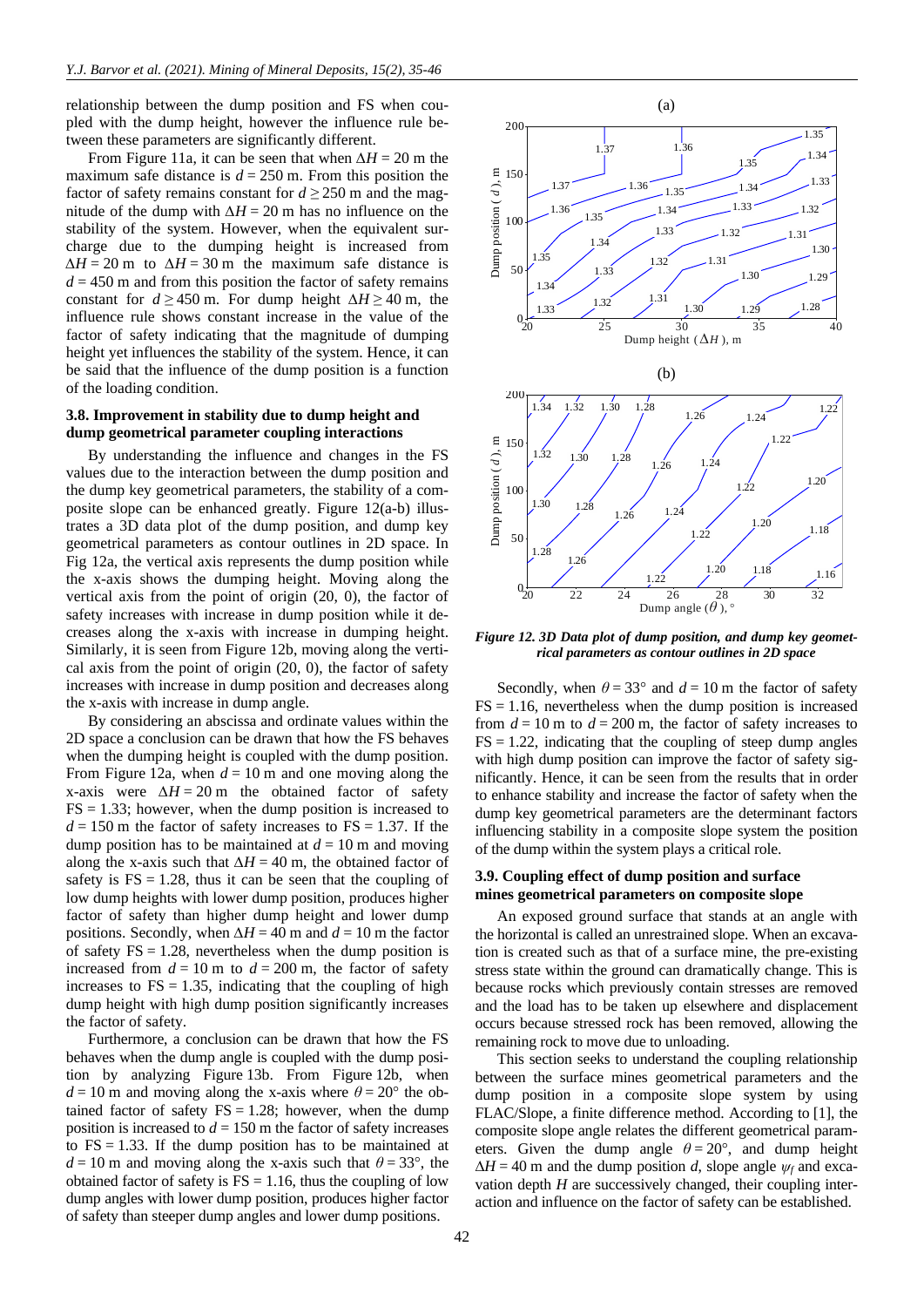

*Figure 13. Factor of safety for different excavation depth and slope angle at varying dump position*

The influence rule for the key geometrical parameters of a surface mine slope and the factor of safety is established for different dump position. Figure 13a, b shows the analysis results for different slope geometrical parameters and varying dump position, while Figure 14a, b shows the analysis results for different dump position at varying slope angles and excavation depths. From Figure 13a, b it can be seen that the surface mine key geometrical parameters in a composite slope system have an inverse relationship to the factor of safety. However, it can be seen from Figure 14a, b, that the dump position has a direct relationship with the factor of safety. From Figure 13a, it is seen that when the dump position  $d = 50$  m lower FS values are obtained than for  $d = 100$  m. However, when  $d = 200$  m, the numerical simulation produces higher factor of safety than for *d* < 200 m. Figure 13b depicts similar trend in the FS value when the dump position is coupled with the slope angle. Therefore, lower dump position produces lower FS value than dump constructed further away from the crest of a slope.

Even though the factor of safety decreases with the increase in excavation depth, Figure 13a, shows that there exists a critical break point in the influence curve for each dump position when coupled with the excavation depth and this critical break point occurs at  $H = 75$  m. The break point in the influence rule is related to the transition between one influencing parameter to the other. Since the dump position is a function of the loading condition, it can be said that the dump position has an indirect influence on the excavation depth but a direct relationship with the factor of safety.



*Figure 14. Factor of safety for different dump position at varying excavation depth and slope angle*

For the influence rule shown in Figure 13b, the direct influence pattern between the factor of safety and the slope angle is obtained. The factor of safety directly reduces with an increase in the slope height.

From figure 14a, it is seen that when the excavation depth  $H = 25$  m higher FS values are obtained than for  $H = 75$  m. Similarly, when the excavation depth is increased to  $H = 150$  m, the factor of safety further decreases than for models with  $H < 150$  m. Figure 14b depicts far slower growth in the FS curve than for the influence rule shown in Figure 14a. The reason is obvious; the relationship between the excavation depth and the factor of safety is more direct than the relationship between the dump position and the slope angle to the factor of safety. However, the factor of safety increases with increase in dump position even when the dump position is coupled with the slope angle. It is also seen from Figure 14b that steep slopes produces lower FS than slope with lower angles.

# **3.10. Improvement in stability due to dump position and surface mines geometrical parameter coupling interactions**

By understanding the influence and changes in the FS values due to the interaction between the dump position and a surface mines geometrical parameter the factor of safety of a composite slope can be improved greatly; hence the stability of the system. Figure 15a, b illustrates a 3D data plot of the dump position, and surface mines geometrical parameters as contour outlines in 2D space. In Figure 15a, the vertical axis represents the dump position while the x-axis shows the dumping height.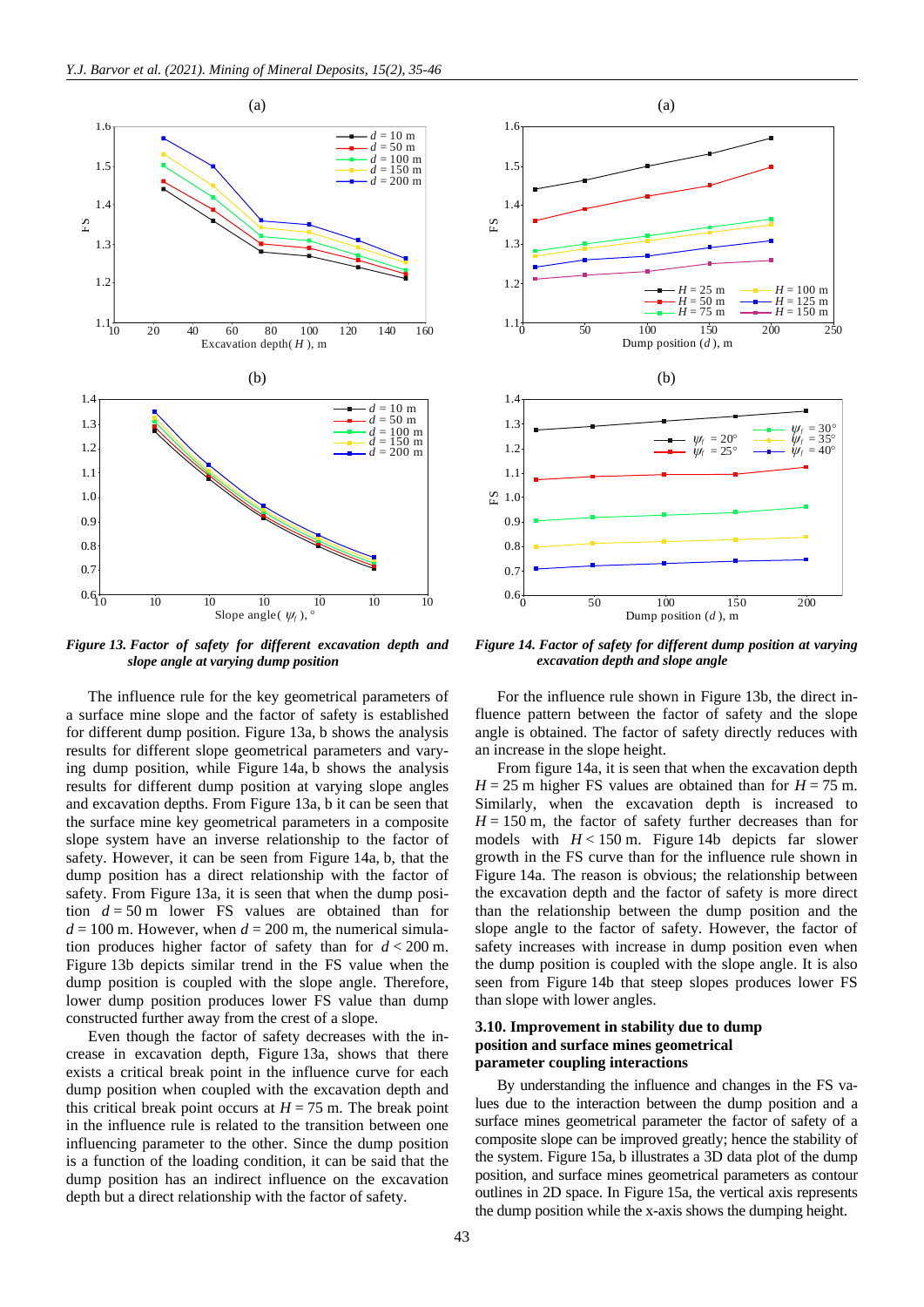

*Figure 15. 3D Data plot of dump position, and Surface mines geometrical parameters as contour outlines in 2D space*

As moving along the vertical axis from the point of origin (20, 0), the factor of safety increases with increase in dump position while it decreases along the x-axis with increase in excavation depth. Similarly, it is seen from Figure 15b, that moving along the vertical axis from the point of origin (20, 0), the factor of safety increases with increase in dump position and decreases along the x-axis with increase in dump angle. The rate of increase in the factor of safety when the dump position and the excavation depth is coupled is far greater then when the slope angle is coupled with the dump position. However, considering an abscissa and ordinate values within the 2D space a conclusion can be drawn on how the FS behaves when the excavation depth is coupled with the dump position. From Figure 15a, when  $d = 50$  m and moves along the x-axis where  $H = 100$  m the obtained factor of safety  $FS = 1.29$ ; however, when the dump position is increased to  $d = 150$  m the factor of safety increases to  $FS = 1.32.$ 

If the dump position has to be maintained at  $d = 50$  m and moving along the x-axis such that  $H = 150$  m, the obtained factor of safety is  $FS = 1.23$ , thus it can be seen that the coupling of low excavation depths with lower dump position, produces higher factor of safety than higher excavation depths with lower dump positions. Secondly, when  $H = 100$  m and  $d = 50$  m the factor of safety  $FS = 1.23$ , nevertheless when the dump position is increased from  $d = 50$  m to  $d = 200$  m, the factor of safety increases to  $FS = 1.25$ , indicating that the coupling of high dump height with high dump position increases the factor of safety. Furthermore, a conclusion can be drawn that how the FS behaves when the slope angle is coupled with the dump position by analyzing Figure 15b.

From Figure 15b, when  $d = 50$  m and moving along the x-axis where  $\psi_f = 20^\circ$  the obtained factor of safety  $FS = 1.28$ ; however, when the dump position is increased to  $d = 150$  m the factor of safety increases to FS = 1.33. If the dump position has to be maintained at  $d = 50$  m and moving along the x-axis such that  $\psi_f = 40^\circ$ , the obtained factor of safety is  $FS = 0.72$ , thus the coupling of low slope angles with lower dump position, produces higher factor of safety than steeper slope angles and lower dump positions. Secondly, when  $\psi_f = 40^\circ$  and  $d = 50$  m the factor of safety is  $FS = 0.72$ , nevertheless when the dump position is increased from  $d = 50$  m to  $d = 200$  m, the factor of safety increases to  $FS = 0.75$ , indicating that the coupling of steep slope angles with high dump position can improve the factor of safety significantly. Hence, it can be seen from the results that in order to enhance stability and increase the factor of safety when the slope geometrical parameters are the determinant factors influencing stability in a composite slope system the position of the dump within the system plays a critical role.

#### **4. Conclusions**

The general trend obtained from the analysis results is such that the excavation depth has an inverse relationship to the factor of safety.

A rule of thumb can be drawn from the assertion made in order to improve stability within any given surface mines that is deep excavation should be created with lower slope angles and steep slope angles with shallower excavation depths. By understanding the influence and changes in the FS values due to the interaction between the surface mines key geometrical parameters can help engineers and managers in making sound decision regarding parametric selection.

The analysis results has shown that the dump height and angle are two parameters with functional relationship.

The results show the influential break point where the dump height have a significant influence on the factor of safety.

Finally, it can be concluded that by understanding the coupling interactions between the upper and lower limits of the surface mines geometrical parameters and the dumping heights can improve the factor of safety significantly; thus, the stability of the system.

It is concluded that the influence of the dump position is a function of the loading condition.

It can be seen from the results that in order to enhance stability and increase the factor of safety when the dump key geometrical parameters are the determinant factors influencing stability in a composite slope system the position of the dump within the system plays a critical role.

The factor of safety increases with increase in dump position even when the dump position is coupled with the slope angle.

It can be seen from the results that in order to enhance stability and increase the factor of safety when the slope geometrical parameters are the determinant factors influencing stability in a composite slope system the position of the dump within the system plays a critical role.

#### **Acknowledgements**

The authors are thankful to everyone who supported during this research work.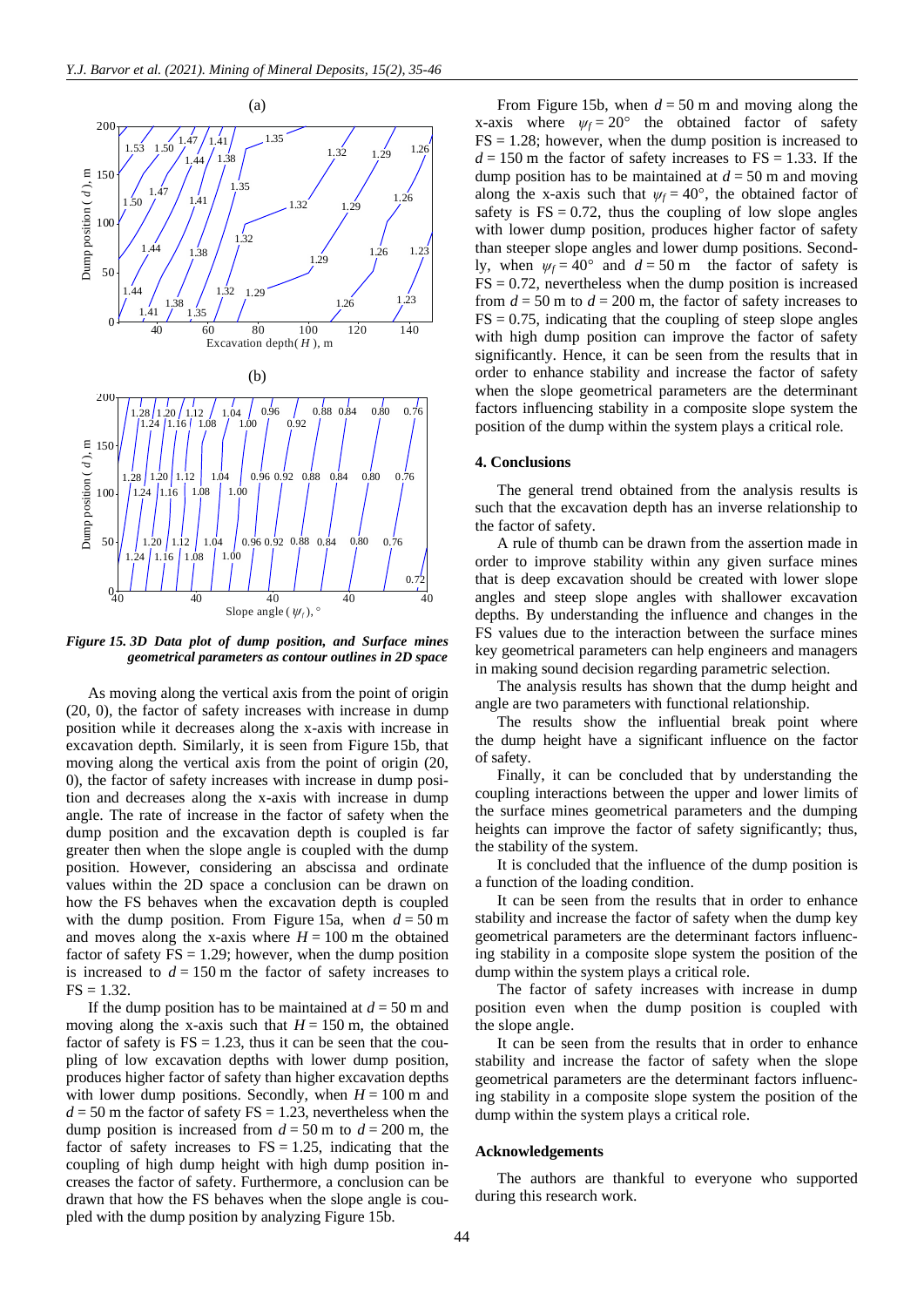#### **References**

- <span id="page-10-0"></span>[1] Bacha, S., Barvor, Y.J., Qingxiang, C., Zhao, C.S., & Wang, M. (2020). Influence of composite slope geometrical parameters on soft rock slope stability. *Mining of Mineral Deposits*, *14*(1), 112-119. <https://doi.org/10.33271/mining14.04.001>
- [2] Bacha, S., Long, Z., Javed, A., & Al Faisal, S. (2020). A review of rock burst's experimental progress, warning, prediction, control and damage potential measures. *Journal of Mining and Environment*, *11*(1), 31-48[. https://doi.org/10.22044/jme.2019.9092.1797](https://doi.org/10.22044/jme.2019.9092.1797)
- [3] McCarter, M.K. (1990). Design and operating considerations for mine waste embankments. In *Surface Mining* (Second Edition), 890-899. Littleton, United States: Society for Mining, Metallurgy and Exploration.
- <span id="page-10-1"></span>[4] Naylor, D.J. (1982). Finite elements and slope stability. In *Numerical Methods in Geomechanics*, 229-244. Boston, United States: D. Reidel Publishing Company. [https://doi.org/10.1007/978-94-009-7895-9\\_10](https://doi.org/10.1007/978-94-009-7895-9_10)
- <span id="page-10-2"></span>[5] Chaney, R., Demars, K., Pelkey, S., Valsangkar, A., & Landva, A. (2001). Shear displacement dependent strength of municipal solid waste and its major constituent. *Geotechnical Testing Journal*, *24*(4), 381[. https://doi.org/10.1520/GTJ11135J](https://doi.org/10.1520/GTJ11135J)
- [6] Pande, G.N., Beer, G., & Williams, J.R. (1990). *Numerical methods in rock mechanics*. Hoboken, United States: John Wiley & Sons LTD.
- [7] Zienkiewicz, O.C., Kelly, D.W., & Bettess, P. (1977). The coupling of the finite element method and boundary solution procedures. *International Journal for Numerical Methods in Engineering*, (11), 355-75. <https://doi.org/10.1002/nme.1620110210>
- <span id="page-10-3"></span>Zou, J.Z., Williams, D.J., & Xiong, W.L. (1995). Search for critical slip surfaces based on finite element method. *Canadian Geotechnical Journal*, (32), 233-246. <https://doi.org/10.1139/t95-026>
- <span id="page-10-4"></span>[9] Pariseau, W.G. (2012). *Design analysis in rock mechanics*. London, United Kingdom: Boca Raton, CRC Press/Balkema. <https://doi.org/10.1201/b11461>
- [10] Wang, J., & Peng, C.J. (2013). Macro-mechanical parameters analysis of rock slope based on the partition classification method. *Advanced Materials Research*, (790), 310-315. <https://doi.org/10.4028/www.scientific.net/AMR.790.310>
- [11] Salmasi, F., Pradhan, B., & Nourani, B. (2019). Prediction of the sliding type and critical factor of safety in homogeneous finite slopes. *Applied Water Science*, *9*(7).<https://doi.org/10.1007/s13201-019-1038-1>
- <span id="page-10-5"></span>[12] Tang, G., Zhao, L., Li, L., & Yang, F. (2015). Stability charts of slopes under typical conditions developed by upper bound limit analysis. *Computers and Geotechnics*, (65), 233-240. <https://doi.org/10.1016/j.compgeo.2014.12.008>
- <span id="page-10-6"></span>[13] Wang, L., & Long, F. (2014). Base stability analysis of braced deep excavation in undrained anisotropic clay with upper bound theory. *Science China Technological Sciences*, *57*(9), 1865-1876. <https://doi.org/10.1007/s11431-014-5613-2>
- [14] Bolla, A., & Paronuzzi, P. (2019). Geomechanical field survey to identify an unstable rock slope: the Passo Della Morte case history (NE Italy). *Rock Mechanics and Rock Engineering*, *53*(4), 1521- 1544.<https://doi.org/10.1007/s00603-019-01963-w>
- [15] Jordá-Bordehore, L. (2017). Application of Q slope to assess the stability of rock slopes in Madrid Province, Spain. *Rock Mechanics and Rock Engineering*, *50*(7), 1947-1957[. https://doi.org/10.1007/s00603-017-1211-5](https://doi.org/10.1007/s00603-017-1211-5)
- <span id="page-10-7"></span>[16] Kumar, V., Himanshu, N., & Burman, A. (2019). Rock slope analysis with nonlinear hoek–brown criterion incorporating equivalent Mohr-Coulomb parameters. *Geotechnical and Geological Engineering*, *37*(6), 4741-4757[. https://doi.org/10.1007/s10706-019-00935-9](https://doi.org/10.1007/s10706-019-00935-9)
- <span id="page-10-8"></span>[17] Dawson, E.M., Roth, W.H., & Drescher, A. (1999). Slope stability analysis by strength reduction. *Geotechnique*, *49*(6), 835-840. <https://doi.org/10.1680/geot.1999.49.6.835>
- <span id="page-10-9"></span>[18] Griffiths, D.V., & Lane, P.A. (1999). Slope stability analysis by finite elements. *Geotechnique*, *49*(3), 387-403. <https://doi.org/10.1680/geot.1999.49.3.387>
- [19] Hoek, E. (1986). *General two-dimensional slope stability analysis. Analytical and computational methods in engineering rock mechanics*. London, United Kingdom: Allen & Unwin Ltd.
- [20] Lorig, L.J., & Brady, B.H.G. (1982). A hybrid discrete elementboundary element method of stress analysis [C]. *Proceedings of the 23rd US Symposium on Rock Mechanics*, 628-636.
- <span id="page-10-10"></span>[21] Farias, M.M., & Naylor, D.J. (1998). Safety analysis using finite elements. *Computers and Geotechnics*, (22), 165-181. [https://doi.org/10.1016/S0266-352X\(98\)00005-6](https://doi.org/10.1016/S0266-352X(98)00005-6)
- <span id="page-10-11"></span>[22] Naghadehi, M.Z., Jimenez, R., KhaloKakaie, R., & Jalali, S.M.E. (2011). A probabilistic systems methodology to analyze the importance of factors affecting the stability of rock slopes. *Engineering Geology*, (118), 82-92[. https://doi.org/10.1016/j.enggeo.2011.01.003](https://doi.org/10.1016/j.enggeo.2011.01.003)
- [23] Owen, D.R.J., & Hinton, E. (1980). *Finite elements in plastisity: Theory and practice*. Swansea, United Kingdom: Pineridge Press Limited.
- [24] Perzyna, P. (1966). Fundamental problems in viscoplasticity. *Advances in Applied Mechanics*, (9), 243-377. [https://doi.org/10.1016/S0065-](https://doi.org/10.1016/S0065-2156(08)70009-7) [2156\(08\)70009-7](https://doi.org/10.1016/S0065-2156(08)70009-7)
- <span id="page-10-12"></span>[25] Rachez, X., Billaux, D., & Hart, R. (2002). Slope stability analysis with integrated shear strength reduction algorithm. In *Numerical Methods in Geomechanical Engineering*. Paris, France: Presses de I'ENPC/LCPC.
- <span id="page-10-13"></span>[26] Hammah, R.E., Yacoub, T., & Corkum, B. (2008). *The practical modelling of discontinuous rock masses with finite element analysis*. Toronto, Canada: American Rock Mechanics Association RokcScience Inc.
- <span id="page-10-14"></span>[27] Nian, T.-K., Huang, R.-Q., Wan, S.-S., & Chen, G.-Q. (2012). Threedimensional strength-reduction finite element analysis of slopes geometric effects. *Canadian Geotechnical Journal*, *49*(5), 574-588. <https://doi.org/10.1139/t2012-014>
- <span id="page-10-15"></span>[28] Matsui, T., & San, K.C. (1992). Finite element slope stability analysis by shear strength reduction technique. *Soils and Foundations*, *32*(1), 59-70.<https://doi.org/10.3208/sandf1972.32.59>
- <span id="page-10-16"></span>[29] Morgenstern, N.R., & Price, V.E. (1965). The analysis of the stability of general slip surfaces. *Geotechnique*, *15*(1), 79-93. <https://doi.org/10.1680/geot.1965.15.1.79>
- <span id="page-10-17"></span>[30] Miščević, P., & Vlastelica, G. (2014). Impact of weathering on slope stability in soft rock mass. *Journal of Rock Mechanics and Geotechnical Engineering*, *6*(3),240-250. <https://doi.org/10.1016/j.jrmge.2014.03.006>
- <span id="page-10-18"></span>[31] Hsu, S., Hsieh, T., & Tsai, P. (2019). Influence of material spatial variability on slope stability in soft rock. *IOP Conference Series: Materials Science and Engineering*, (615), 012044. <https://doi.org/10.1088/1757-899X/615/1/012044>

#### **Дослідження сукупного впливу геометричних параметрів композитного укосу**

#### Я.Д. Барвор, Ш. Бача, Ц. Цінсян, Ч.Ш. Чжао, Н. Мохаммад, І.М. Джискані, Н. Хан

**Мета.** Дослідження та аналіз сукупного впливу геометричних параметрів композитного укосу на його стійкість шляхом застосування чисельного моделювання методом кінцевих елементів.

**Методика.** Виділено основні параметри впливу композитного укосу на стійкість: кут укосу та глибина виробки разом з навантаженням (відвалом). На основі програми FLAC/Slope були побудовані й проаналізовані кілька моделей для визначення їх сукупного впливу та взаємодії.

**Результати.** Встановлено, що коли кут укосу та глибина виробки з'єднуються з таким фактором як навантаження відвалу, це призводить до проблем у виробничій безпеці. Відмічено, що правильне розміщення відвалу відіграє ключову роль в забезпеченні його стійкості. Визначено, що напруження, викликані відвалом, зменшуються в міру віддалення від гребня укосу, в той час як напруження в зоні активного впливу за відвалом зменшуються на умовній поверхні ковзання, а місце розташування відвалу в процесі формування композитного укосу забезпечує стійкість. Фактор безпеки має той же характер впливу для всіх параметрів, викликаних напруженням і правилом впливу. Загальна тенденція, отримана за результатами аналізу, така, що глибина виймання має зворотну залежність від коефіцієнта безпеки. Сформульовано практичне правило – глибоке виймання повинно бути створене з меншими кутами укосу і крутими кутами укосу з меншою глибиною виймання. Результати, отримані при аналізі напружень методом кінцевих елементів, схожі з даними аналізу стабільності укосу.

**Наукова новизна.** Вперше розглянуто сукупний вплив геометричних параметрів композитного укосу. Виявлено функціональний взаємозв'язок висоти та кута укосу. Встановлено, що коефіцієнт безпеки збільшується з підвищенням положення розвантаженнавіть коли розташування розвантаження збігається з кутом нахилу.

**Практична значимість.** Результати, отримані в ході даного дослідження, можуть бути ефективно використані для аналізу та проектування композитних укосів у м'яких породах відкритих кар'єрів.

*Ключові слова: сукупний вплив, відвал, стабільність композитного укосу, характер впливу*